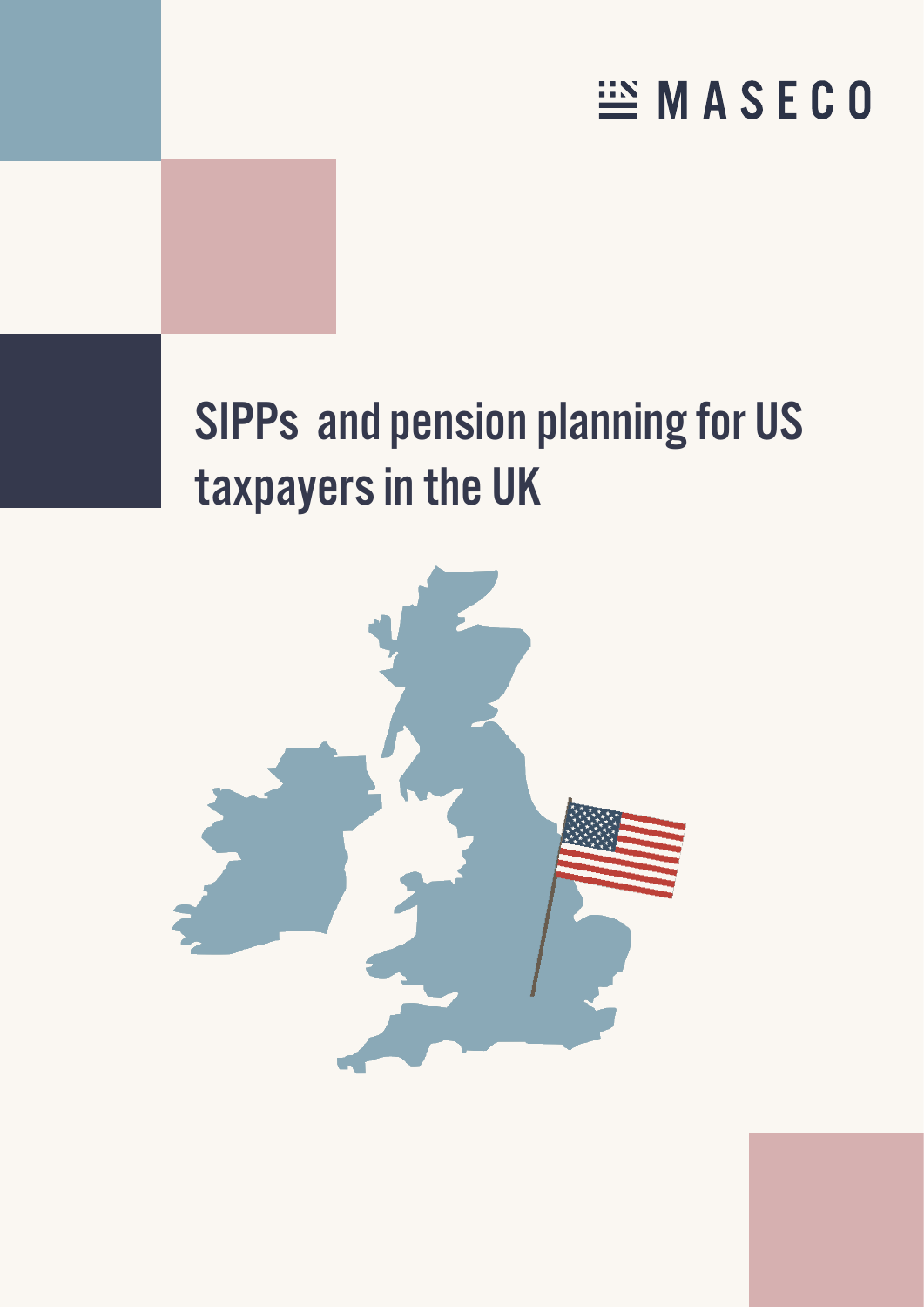## About pension planning

In the UK, the government promotes saving for retirement by encouraging people to contribute money into a pension to be used at retirement. In general, money contributed into a pension is not taxed. However, the growth is tax-deferred and distributions are taxed as income when taken in retirement (except the tax-free cash element). For US taxpayers living in the UK, things are not that simple because there are also US tax implications to be considered.

There are many areas open for debate in the professional community when it comes to UK pension planning for US taxpayers.

If understood, properly considered and executed correctly, UK pension planning for US taxpayers using a Self-Invested Personal Pension (SIPP) can be a very worthwhile and sophisticated wealth planning tool.

This whitepaper outlines the features, benefits and applicability of SIPPs as a pension planning solution for US taxpayers living in the UK.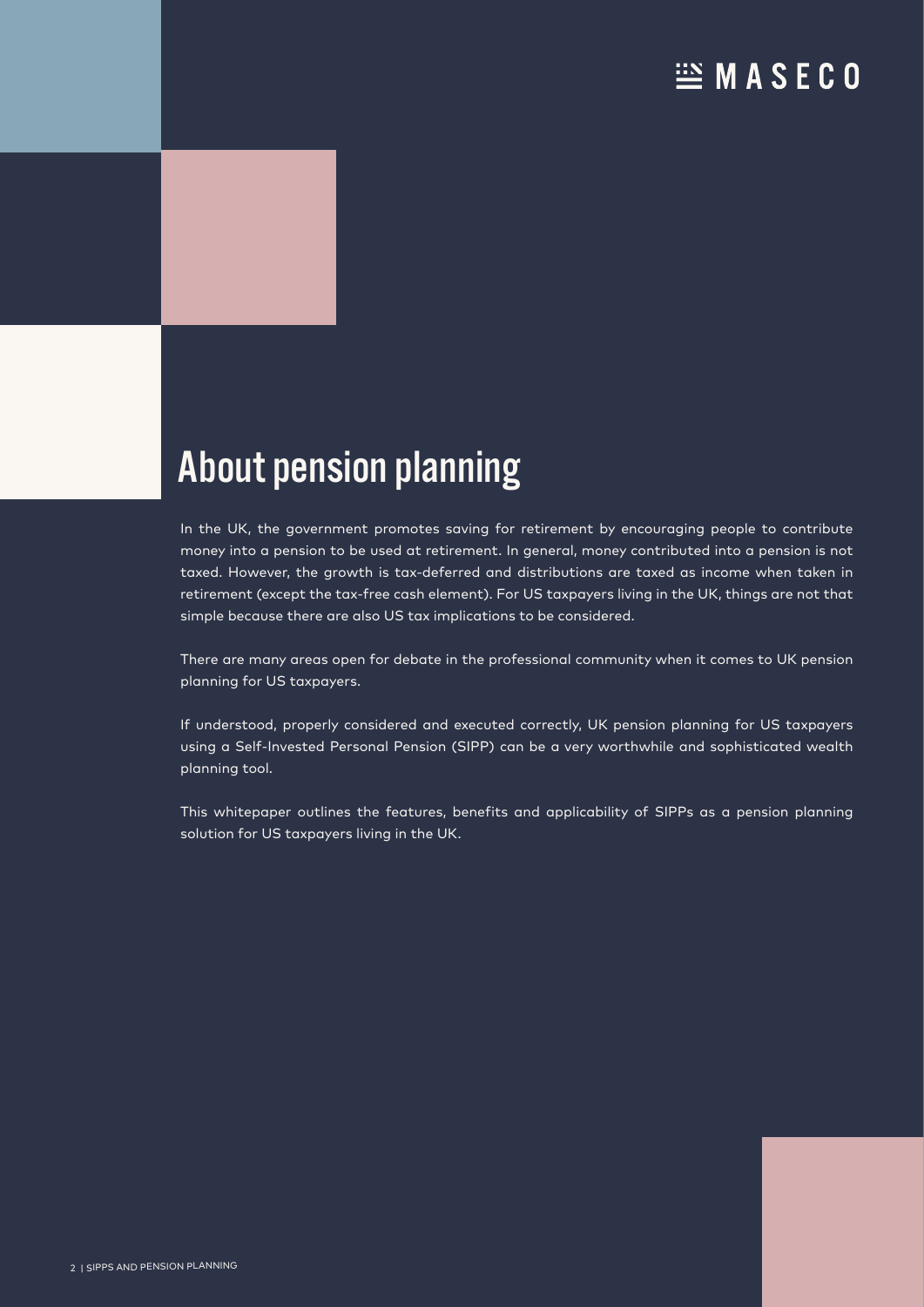### **What is a Self-Invested Personal Pension (SIPP)?**

A SIPP is a type of personal pension plan. It generally works in the same way as other UK personal pensions for contributions, tax relief and eligibility. However the main difference is that the SIPP has a more flexible approach to investments. A conventional personal pension generally involves the plan holder paying money to an insurance company for investment in an insurance policy.

Most personal pensions have a wide range of investment funds to choose from, however a SIPP would typically offer more flexibility with the type of investments you can choose.

A SIPP allows the plan holder much greater freedom in terms of what to invest in and for the plan to hold these investments directly. The plan holder can have control over the investment strategy or can appoint a fund manager or stockbroker to manage the investments.

#### **Who is eligible to invest in a UK SIPP?**

Nearly everyone in the UK is eligible to establish and contribute to a SIPP (or can transfer an existing pension into a SIPP) and benefit from tax relief on contributions. A person must be under age 75 and a resident in the UK or a Crown Servant stationed overseas (or their husband, wife or civil partner). The account can run alongside an employer's pension scheme if you want to make additional contributions or serve as a standalone alternative for self-employed individuals.



rapper over your investments. You can make many pensions and Stakeholder plans in the investment  $choice$  they offer. Occupational and  $Stakehole$ pensions tend to offer a wider choice of funds than

SIPPs offer possibly the widest choice of investments,

#### **Is a SIPP right for you?**

SIPPs are not for everyone. Some investors do not want the investment choice, while others may already have adequate pension provision through an Occupational plan. But for many US citizens who will be retiring back in the United States and therefore do not wish to be holding sterling denominated fixed income when their long-term liabilities are in dollars, investing in a SIPP can provide flexibility around the currency denomination of the investments and be structured as a dollar or sterling based portfolio. It may also be that some additional US tax filing liabilities may be negated if the SIPP is set up correctly.

Before starting a personal pension for the first time with a small contribution, all options should be considered, as a Stakeholder pension may be a cheaper option than a SIPP.

Investing in pensions is a complex area. Professional advice should always be sought before making complex financial decisions.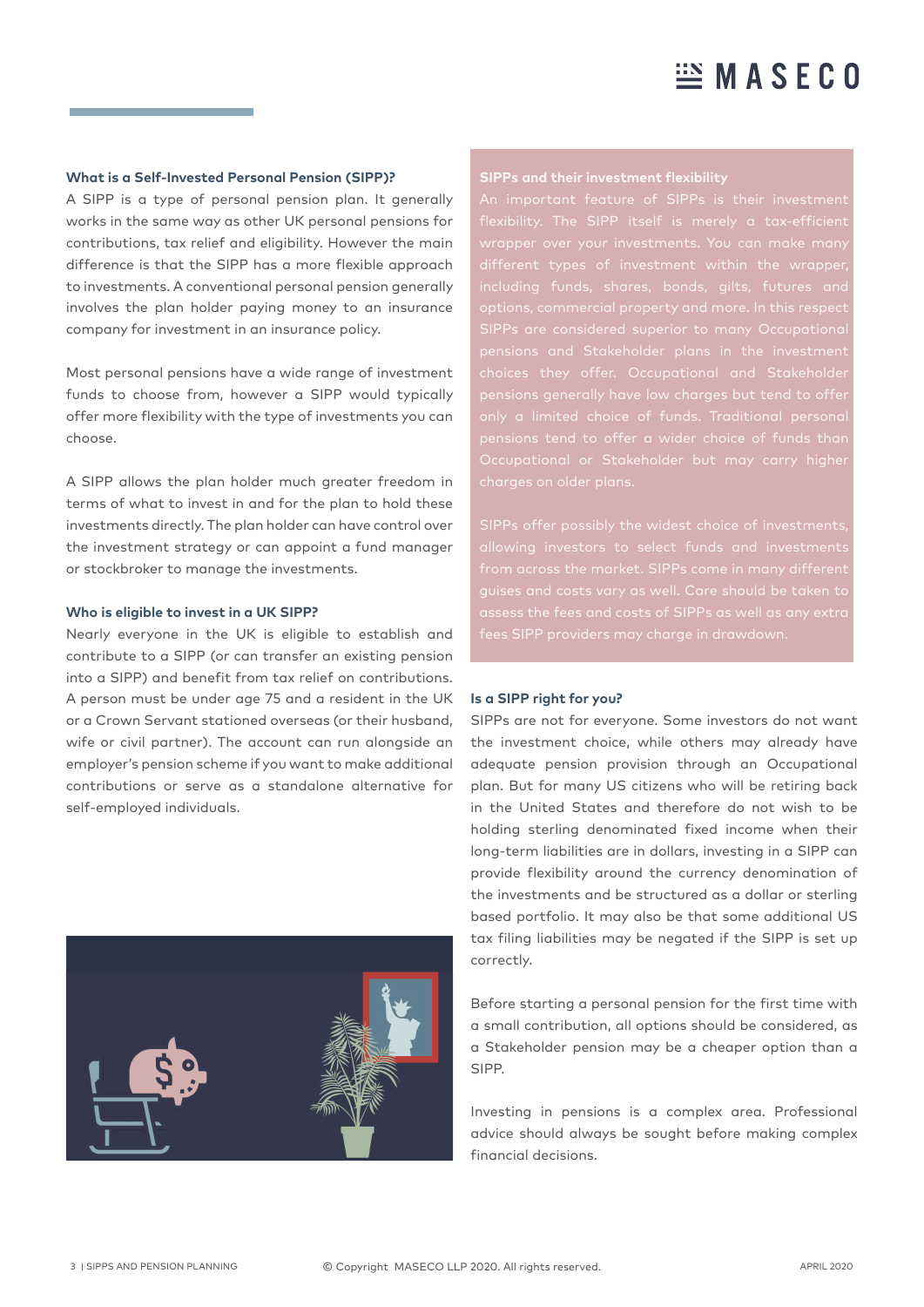#### **Pension Contributions**

From a UK perspective, SIPPs have the same tax benefits as other personal pensions, with up-front basic-rate tax relief added by the government. For every 80p paid into a pension, the government adds another 20p, boosting it to a 'gross contribution' of £1. This basic-rate tax relief is claimed by the SIPP provider, and will be added into the pension account automatically. Almost everyone under 75 years old who contributes to a SIPP qualifies for this tax relief, even children and other non-taxpayers (within the limits described below). Higher and additional rate taxpayers can enjoy a greater rate tax relief as they can claim back up to a further 25p of every £1 gross contribution through the filing of their UK tax returns.

#### Example:

- A basic-rate taxpayer contributes £8,000 into a pension.
- The government add £2,000, to make a total investment of £10,000
- Higher-rate and additional-rate taxpayers can claim back more via their tax return. As of April 2016 additional-rate taxpayers are restricted on the amount of tax relief they can receive. This is detailed in the next section.
- Therefore, £10,000 into a pension could cost a 40% rate taxpayer as little as £6,000 and a 45% taxpayer as little as £5,500.



#### **How much can be saved annually?**

For earnings in excess of £3,600 per annum unlimited given on the higher of £3,600 or an amount of 100% of "relevant UK earnings" up to a maximum of £40,000 (for tax year 2020/21). If less than £3,600 per annum is earned, the individual can contribute up to £3,600 gross. Tax relief on contributions in excess of the annual allowance can be obtained by using any unused annual allowance from the previous three qualifying tax years as long as the individual was a member of a qualified UK registered pension scheme in those earlier years. Any contributions paid for 2017/18, 2018/19, 2019/20 will be based upon the £40,000 annual allowance limit that applied in each of those years.

The annual allowance available for additional rate taxpayers is tapered down from £40,000 on earnings between £240,000 and £312,000 and once earnings exceed £312,000, the annual allowance is £4,000 . The rules on exactly how much can be contributed depends may change in the future.

#### **US tax perspective**

A large number of US taxpayers earning a living in the UK pay more income tax to the HMRC than they would otherwise pay to the IRS and the surplus taxes are referred to as excess foreign tax credits (Ex-FTCs). These Ex-FTCs are only valuable if they can be used to reduce US taxes, and a SIPP can be one way to do this. Essentially, SIPP contributions lower the individual's UK taxable income but depending on the level of contribution are usually not fully off-settable against US taxable income (as the US does not recognise all contributions into UK pensions as tax deductible).

The most tax-efficient SIPP contribution from a US perspective is whereby the individual's UK income is reduced to the point where the UK and US taxes become equivalent. For many investors this may be a difficult calculation, so we would strongly recommend discussing this with a tax adviser. For a US taxpayer the correct amount of contribution can essentially eliminate Ex-FTCs and provide 'tax basis' in the SIPP from the IRS perspective. Tax basis represents dollars within the SIPP that are after-tax. Any after-tax dollars will not be subject to US tax when distributed. This is extremely valuable, as will be seen later in the section on distributions.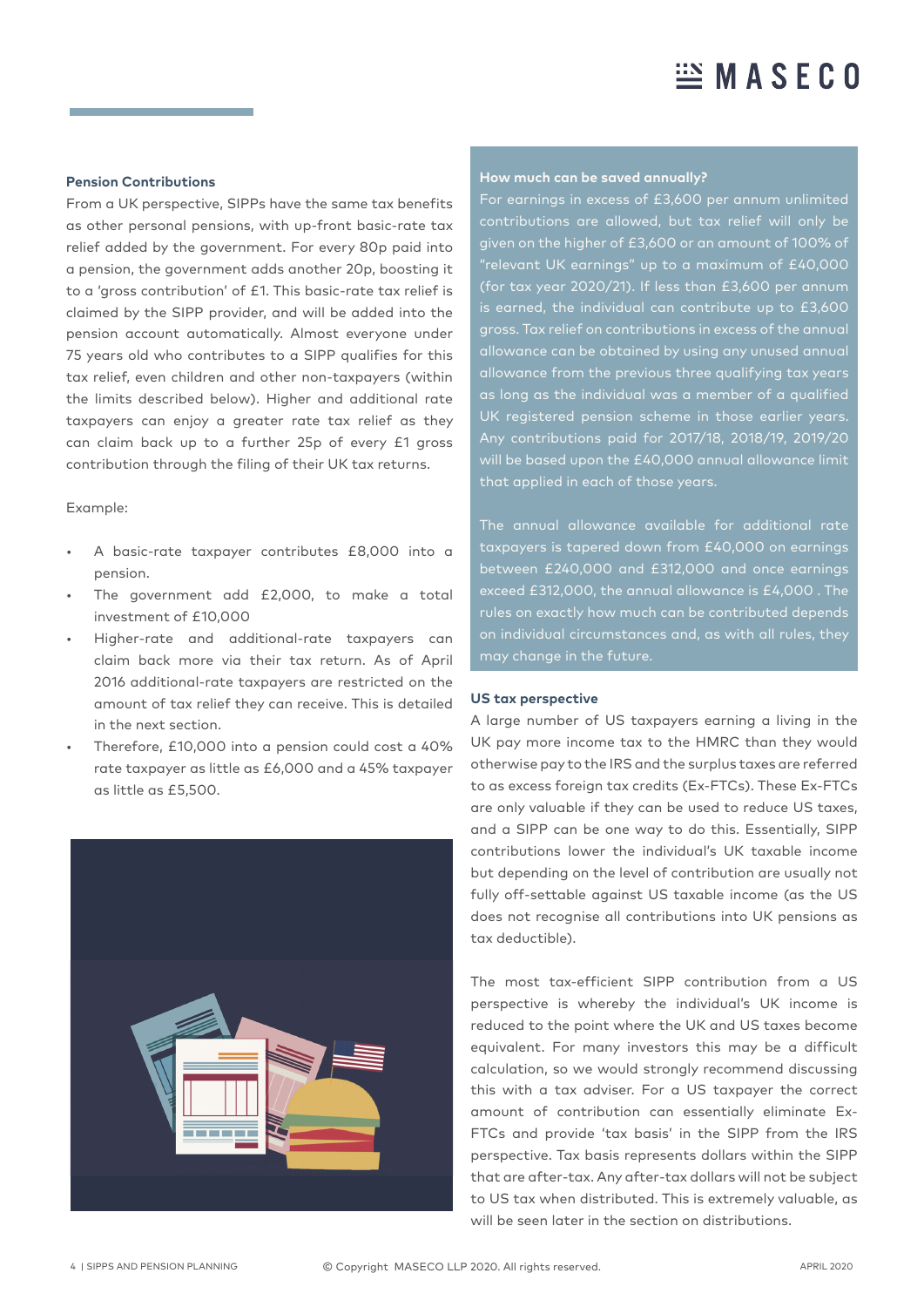#### **SIPP growth from a UK and US perspective**

In addition to up-front tax relief, growth on investments within a SIPP grow tax-deferred (and some tax-free if the 25% tax free cash sum is taken) - free of UK capital gains and income tax. For US taxpayers however it is not that simple:

#### **Foreign Grantor Trust**

is acquired not only on contributions but also on any growth within the pension. For some, it may be more the growth against the credits. For those that expect in the US and again on drawdown in the UK). Planning

of the foreign grantor trust/SIPP. For a US taxpayer in Investment Companies (PFICs) and are tax-inefficient



strategy if the intention is to take retirement benefits

#### **Foreign Pension**

To the extent that the SIPP is structured as a foreign pension the individual may elect under the treaty to defer taxation of growth, or untaxed contributions until the point of distribution.

If an investor expects to be in a lower tax bracket when a distribution is made, then this option may be more attractive. Under this scenario, investors can invest in PFICs, US Mutual Funds, Offshore Funds, etc. Within this structure most investors would likely custody their portfolio offshore and therefore have to file a FBAR form annually. This requires individuals to capture the highest value of the portfolio in dollar terms annually for the form. The investor would additionally have to file Form 8938 that highlights to the IRS what foreign assets are held by thetaxpayer. The investor (and the pension trustee) might also have to file Forms 3520 & 3520a annually.

Careful planning can reduce the annual requirement to file some of the US tax forms. Investors should speak with their tax advisers to determine which of these options is relevant to their own personal situation.

### **Distributions from a SIPP**

In the UK, pension funds including the tax-free lump sum of up to 25% can be taken beginning at age 55. Generally, the remainder of the fund can be drawn down in one of the following forms:

Lifetime Annuities, Flexi-access Drawdown, Phased Retirement and Uncrystallised Funds Pension Lump Sum (UFPLS). These options are outlined in more detail below.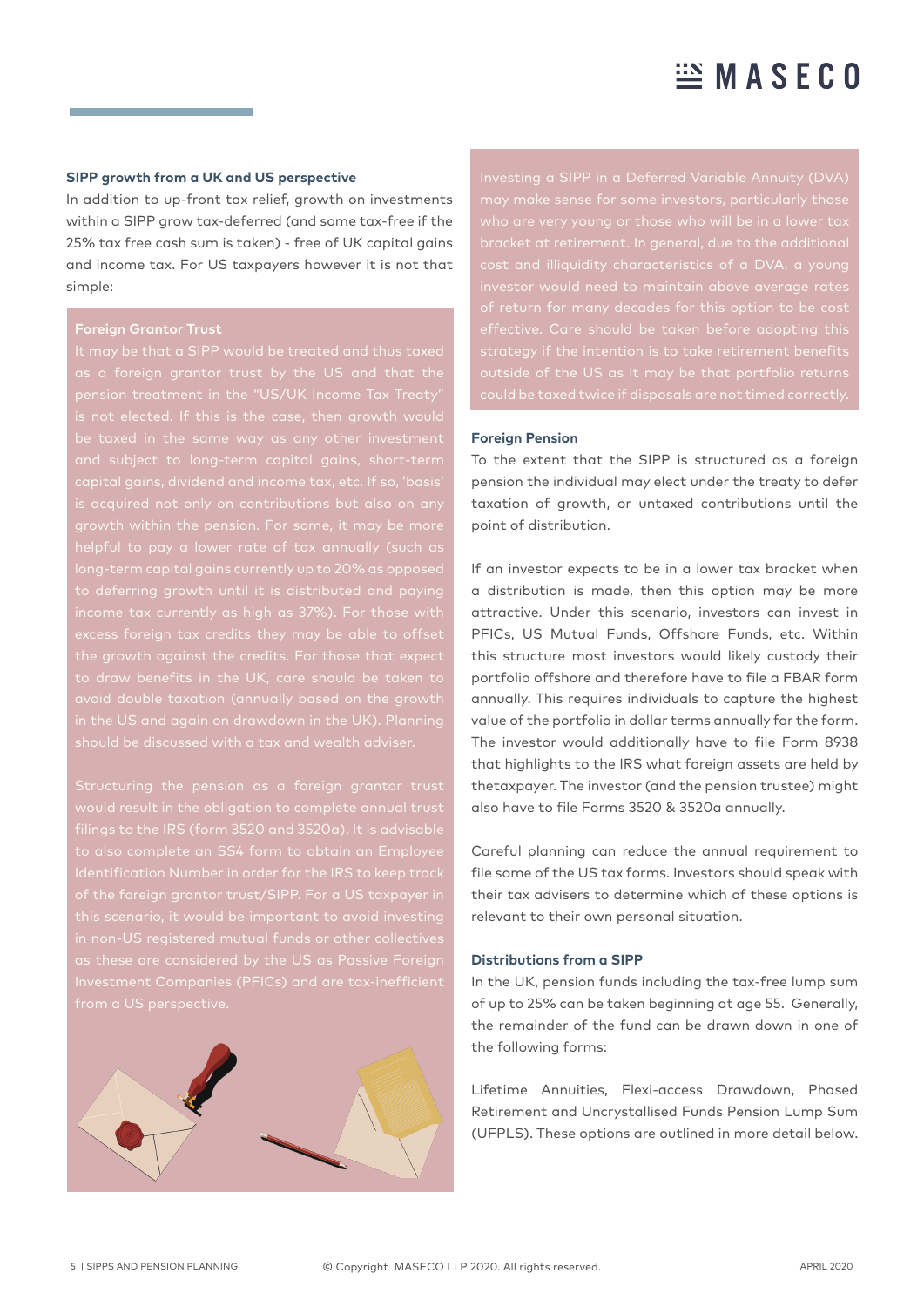#### **US Tax Forms**

FinCen 114 or FBAR - The Foreign Bank Account Reporting form identifies if the investment account within the SIPP is domiciled outside of the United States. If so then the FBAR form should be completed for these accounts.

3520 - This is the annual information return of a foreign trust with at least one US owner. Under certain eign trusts and in those cases it can be argued that the 3520 and 3520-A form should be filed.

8938 - If you meet the thresholds to file the specified foreign asset form you will need to include your SIPP on this form regardless of whether the investment account is held (one might be able to avoid duplicate reporting through filing the 3520 and 3520-A form).



#### **Income Tax**

From the IRS's perspective, you will most likely have 'basis' on your contribution (if you franked your FTCs when making contributions) and potentially the growth in your SIPP while you were UK resident (see section above) and you would need to pay income tax only on the value above your 'basis' at your regular income tax rate. With the new flexible drawdown options, some of the restrictions on the annual withdrawal limits will provide tax planning opportunities for Americans whether they remain in the UK or decide to return to the US in retirement. You should ensure that you are not taking pension distributions in the UK at your marginal rate and also have complete US basis as that would mean you would have paid tax twice on the growth of the pension.

If one is no longer a UK resident when the distributions are taken, it may be that UK taxation on the distributions does not apply.

This will depend on the double tax agreement between the UK and the country of residency. Advice should be sought from a tax adviser to understand the relevant liabilities.

US citizens living in the UK should check with a tax adviser as to whether the UK 25% tax-free lump sum is considered tax-free in the US when distributed. This can sometimes be an area of dispute with practitioners. If it is not considered tax-free by the US, then calculations should be performed to see what the level of 'basis' is within the pension, as this will reduce the effective tax rate on distributions. It is therefore of vital importance to keep records of contributions to UK pensions and what the individual's level of 'basis' is for US tax purposes. US citizens should review their foreign tax credit position as these credits could potentially be used against the US tax liability on distributing the 25% tax-free lump sum in the UK.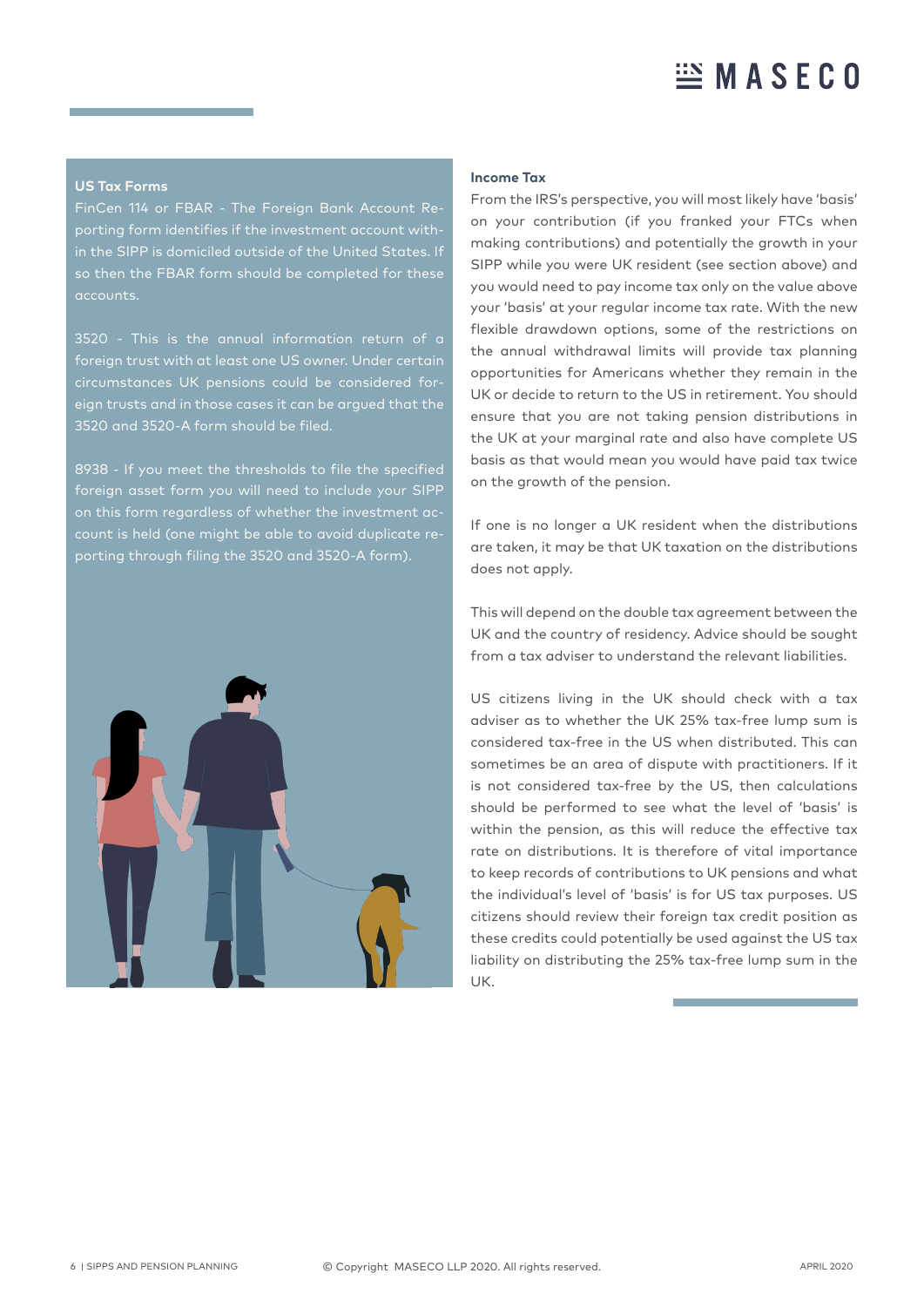#### **What is the lifetime allowance?**

There is a current lifetime allowance that applies to an individual's entire pension savings of £1,073,100 for 20/21. When calculating the size of an individual's UK pension any defined benefit plans must be included in the calculation. In general the pension entitlement under the defined benefit scheme is multiplied by 20. In addition, you need to add to this amount the amount of any taxfree cash lump sum if it is additional to the pension. This figure is added to the value of all other pension savings to calculate the current balance. If total pension benefits taken exceed the lifetime allowance, they will be taxed with a lifetime allowance charge of up to 55% on the excess amount when distributed.

#### **Options for taking benefits from a SIPP**

From April 2015, individuals aged 55 and over with a UK defined contribution pension have the ability to drawdown their pension however they wish. Under the new rules, the government does not mandate a particular way in which pension savings need to be accessed. It is up to the individual to decide whether they want to access the funds as a lump sum or through some other financial product. One distribution option can be chosen for the entire pension fund or different distribution options can be chosen for segments of the pension fund. Up to 25% of the pension fund is still available to be taken tax-free in the UK. The changes increase tax planning opportunities as individuals now have the potential flexibility to manage both their liquidity needs and taxable income in any given tax year.

Distributions can generally be accessed in the following forms:

#### **1. Lifetime annuities**

An annuity is an income for the rest of the individual's life. Annuities come in two main varieties: conventional, where income is fixed, inflation-linked, or set to increase by a fixed percentage each year; and investment-linked, where income rises or falls depending on the performance of underlying funds. Conventional annuities are secure, however investment-linked annuities are like other products that are exposed to the equity markets and are therefore more risky.

An individual also has a choice to purchase a single-life annuity or a joint-life annuity. A single-life annuity may suit individuals who do not have a spouse, partner or any other dependant relying on them for financial support. Under this arrangement, in general, annuity payments will cease after the annuitants death. A possible exception is if your pension has a guarantee period – in that case, if the individual dies within the guarantee period the income will continue to be paid out to named beneficiaries until the guarantee period ends.

A joint-life annuity may suit individuals who have a spouse, partner or any other dependant, who hasn't made their own pension arrangements, or whose pension payments won't be sufficient to meet their financial needs. Under this arrangement, a spouse, partner or financial dependant will receive payments for the rest of their lives. If financial dependants are children, the retirement income will usually be paid until they reach a certain age, which may vary. At death, the income paid to your spouse, partner or financial dependants will be a proportion of the income you were getting just before your death. Individuals must choose the proportion when buying their annuity. It could be, for example, 100%, twothirds or half of their retirement income at the time of their death. The higher the proportion chosen, the more it will cost, leaving retirement income lower.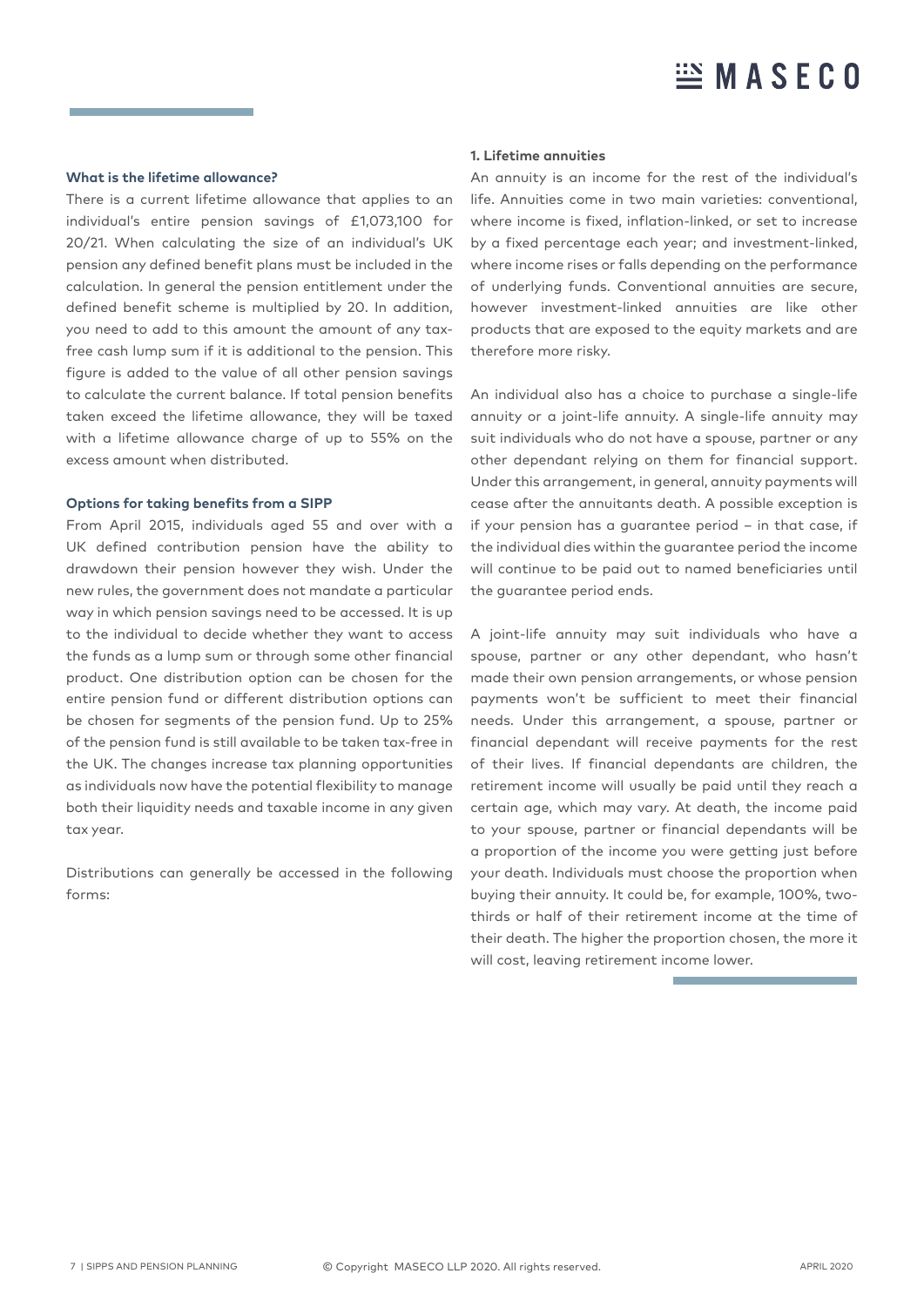#### **2. Flexi-access drawdown**

This is the new term for income drawdown from 6 April 2015 which allows an individual to place their pension funds in a flexi-access drawdown plan and withdraw as much or as little as they want over any period of time. Up to 25% of the fund can be taken as a tax-free lump sum when the fund is placed in drawdown and any income taken will be taxed as pension income. In this respect it is very similar to an IRA.

This option has replaced the capped drawdown and flexible drawdown options which were subject to annual withdrawal limitations. However, anyone with a capped drawdown plan in place before 6th April 2015 can continue with it and add further uncrystallised funds into it after 5th April. As long as withdrawals remain within Government Actuary's Department (GAD) limits the reduced money purchase annual allowance will not apply.

From a US standpoint it is worth discussing with a tax adviser how the income distributions would be taxed if you are a US tax resident at the time.

#### **3. Phased Retirement**

With Phased Retirement there is no requirement to convert the pension fund into an annuity or income drawdown in one go.

Instead it can be split into segments and the segments converted gradually, receiving a series of tax-free cash payments and an increasing income, until the fund is fully converted. From a US tax perspective the income drawn would be US taxable and the UK tax-free distribution should be the subject of discussions with a US/UK tax accountant.

#### **4. Uncrystallised funds pension lump sum (UFPLS)**

An individual can withdraw a single or series of lump sums from their pension without the need to move the funds into a drawdown plan first. 25% of the fund (or 25% of each payment of UFPLS if less than the total fund is withdrawn) may be taken tax-free with the balance taxed at the individual's marginal rate of income tax. Not all pensions will offer this flexibility so if this is something that an individual wants to take advantage of it is possible that they may need to transfer to an arrangement with more flexibility.

Additionally, in order to take advantage of UFPLS there will also be a number of conditions that need to be met including the need to have some lifetime allowance remaining. If you want to take advantage of this option, it is best to check with your tax adviser to ensure that the required conditions are met.

From a US tax perspective the income drawn would be US taxable and the UK tax-free distribution should be the subject of discussions with a US/UK tax accountant.

#### **Money Purchase Annual Allowance (MPAA)**

If an individual accesses their defined contribution pensions flexibly post April 2015, either by taking the UFPLS, by taking more than the tax-free lump sum from a flexi-access drawdown plan or by exceeding the income limit from their pre-April 2015 capped drawdown plan then the annual allowance is reduced to £4,000 for future contributions to defined contribution pension plans. Individuals will not receive tax relief on any contributions that are made in excess of this amount. It is important to note that this reduced allowance does not apply to anyone who purchases a lifetime annuity.



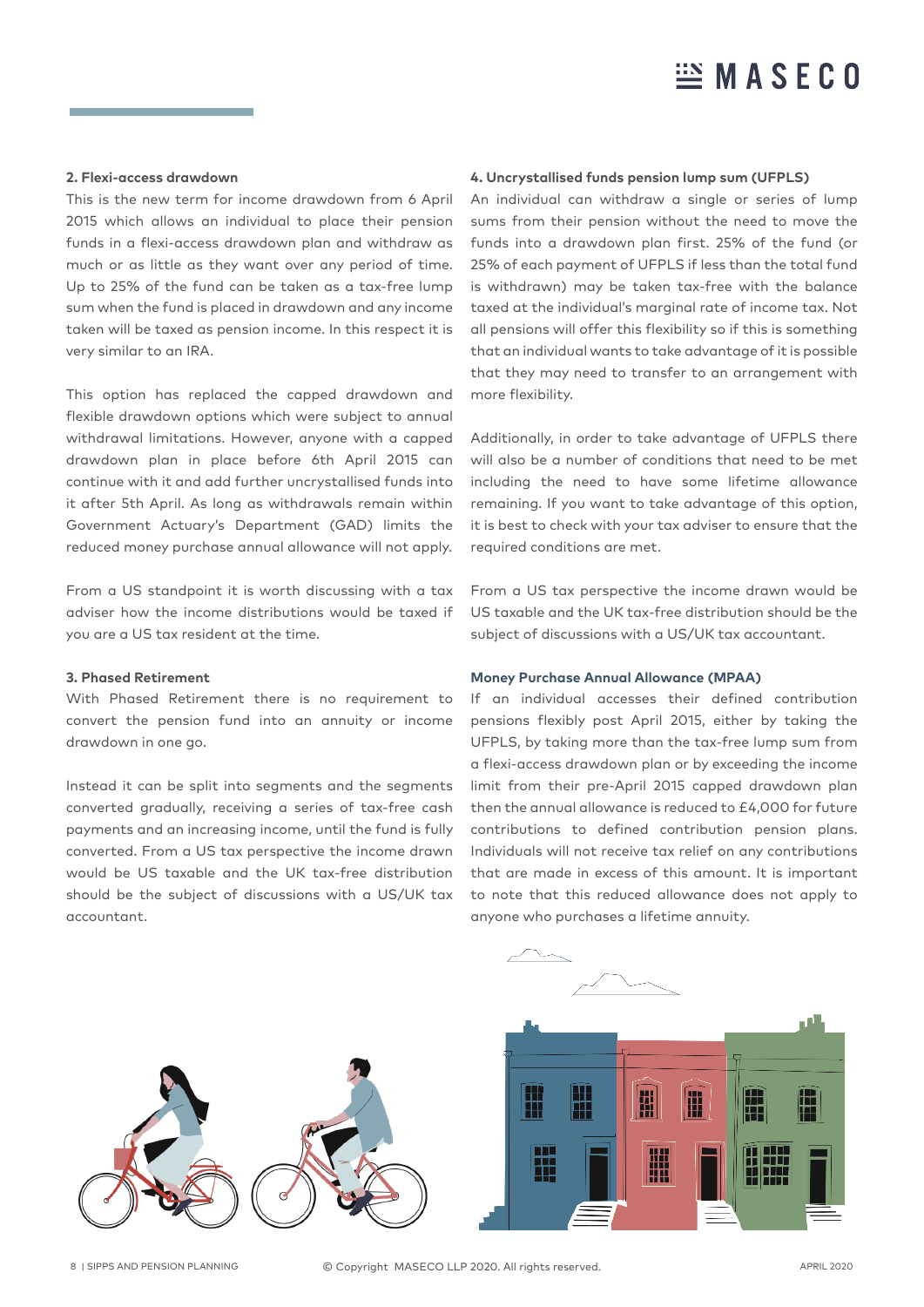#### **Estate planning considerations for a UK pension**

For a US taxpayer it is worth looking at both the US and the UK estate tax considerations on a UK pension. Under the new pension rules, the Lump Sum Death Benefit tax of 55% disappeared. A UK pensioner has the ability (regardless of age) to nominate a beneficiary to inherit their pension at death, rather than pay the 55% charge. There is no requirement for the named beneficiary to be an immediate family member or dependant.

There is slightly different treatment on inherited benefits depending on whether the individual dies before or after reaching age 75. The treatment is outlined below:

#### **1. Death before age 75**

An individual can pass on the remaining defined contribution pension to anyone as a tax-free lump sum, regardless of whether it is in drawdown or uncrystallised. The beneficiary will pay no tax on the money they subsequently withdraw from the pension, whether it is taken as a single lump sum, or accessed through drawdown. It is important to note that this is only applicable to defined contribution schemes that have not been used to purchase an annuity or are being paid through a pension scheme.

#### **2. Death at or after age 75**

If an individual dies with uncrystallised pension funds or while in drawdown, the beneficiary will be able to access withdrawals from the pension flexibly over time and there are no restrictions on the amount that can be withdrawn at once. As funds are withdrawn, the beneficiary will pay tax at their marginal rate of income tax. If they choose to receive the pension as a lump sum payment., the distribution will be taxed based on the individual's marginal rate of tax.

This change was a welcome development for Americans as the UK Lump Sum Death Benefit tax was not considered to be an inheritance tax and was unable to be offset against US estate tax. Therefore, any US citizens who were subject to a US estate tax liability would have potentially been subject to a double tax at death on their UK pension assets. This is no longer the case.

The flexible drawdown rules and the elimination of the 55% death tax allows more funds to pass on to beneficiaries for their use as they see fit. When determining the most appropriate distribution options and embarking on a SIPP distribution strategy it will continue to be important for US taxpayers to consider their US estate tax position and legacy goals accordingly.

the UK. We have worked with people like you for man**y** 

your aspirations so that we can focus on creating a